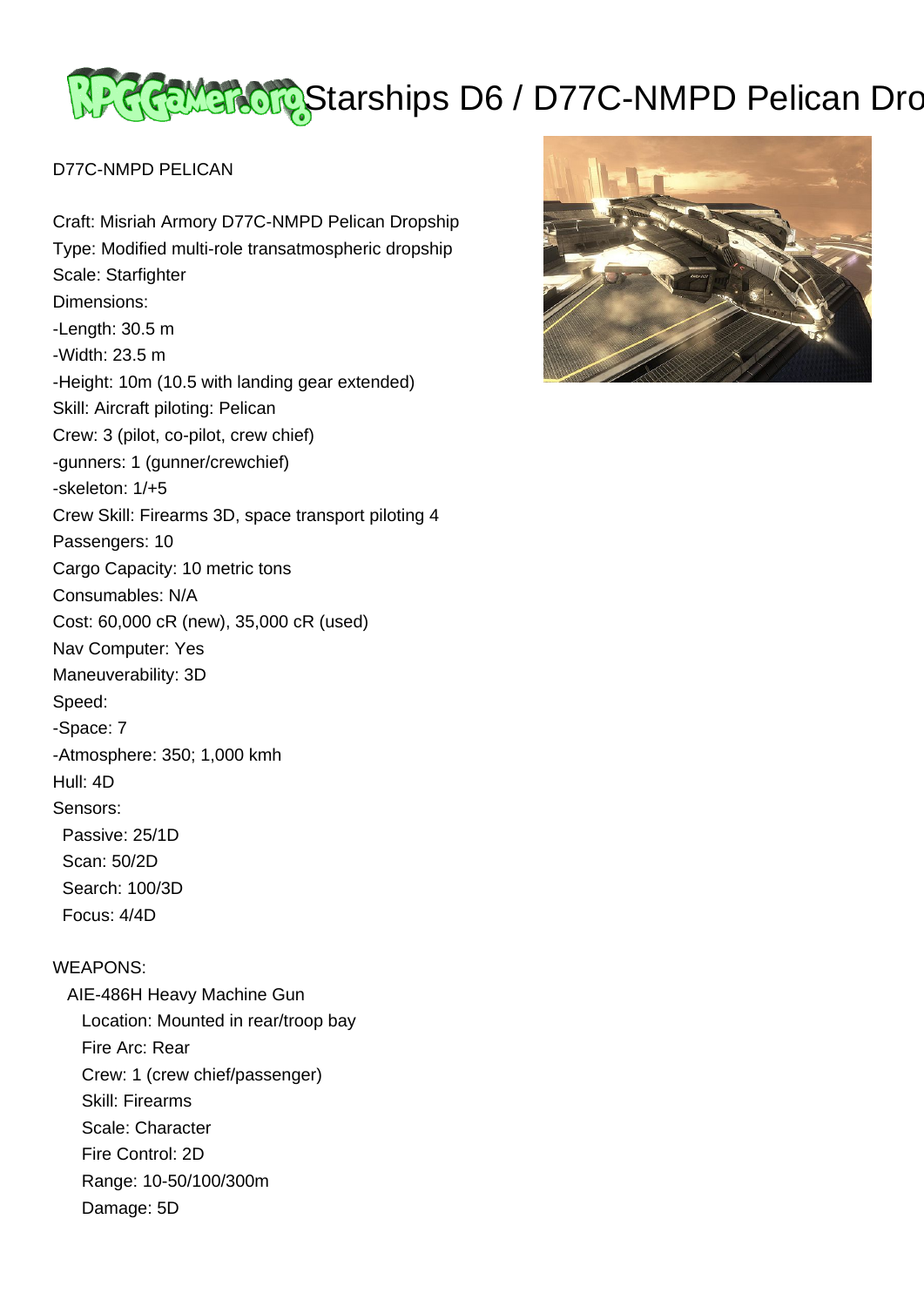Ammo: 200 Rate of Fire: 4 Special: Automatic

#### DESCRIPTION:

 The D77C-NMPD Pelican Dropship was a variant of the D77H-TCI Dropship used by the police department of New Mombasa, Kenya.

#### WRITE-UP NOTE:

 The NMPD Pelican was seen used only in atmosphere, and might only be intended for such use. However, considering that New Mombasa was an important city with a skyhook to orbit for shipping and trade, it is very likely that the NMPD's jurisdiction and training extended to orbital space. Therefor, their Pelican dropships would still be able to enter and leave an atmosphere when the situation calls for it.

- - - - - - - - - -

#### -GAME NOTES-

AIRLIFTING: Though the NMPD Pelican is a variant of the D77H-TCI model, it does not have the ability to airlift other vehicles and equipment in its rear section like the standard military model, due to the addition of its sensory equipment along its hull.

AUTOMATIC WEAPONS: The NMPD Pelican usually has an automatic machine gun mounted at it's back hatch (though this could have been a modification UNSC soldiers to fight the Covenant at the Battle of Mombasa). The Rate of Fire for an Automatic Weapon represents a short burst, but they can fire more shots than their listed Rate of Fire. For every +1 shot, increase the Range Difficulty by 1 level. If the attack makes the Difficulty, all shots hit the target. If the base Range Difficulty is made, but the altered one is not (the higher Difficulty for firing extra shots), then one shot hits, and all others miss (and are expended from the Ammo).

MODIFICATIONS: The D77C-NMPD Pelican has a couple of obvious difference from the military versions. There are police lights on various parts of the hull, including on the wings where hard points might be. Another difference is that this model has better sensory equipment attached to various points on the hull, most notably in the chin mount where weapons would be mounted on the military variants. these sensors give the D77C-NMPD model better range and ability for the crew to locate targets of value in police operations.

- - - - - - - - - -

#### **BACKGROUND**

Overall, the craft is almost identical to the military D77H-TCI variant used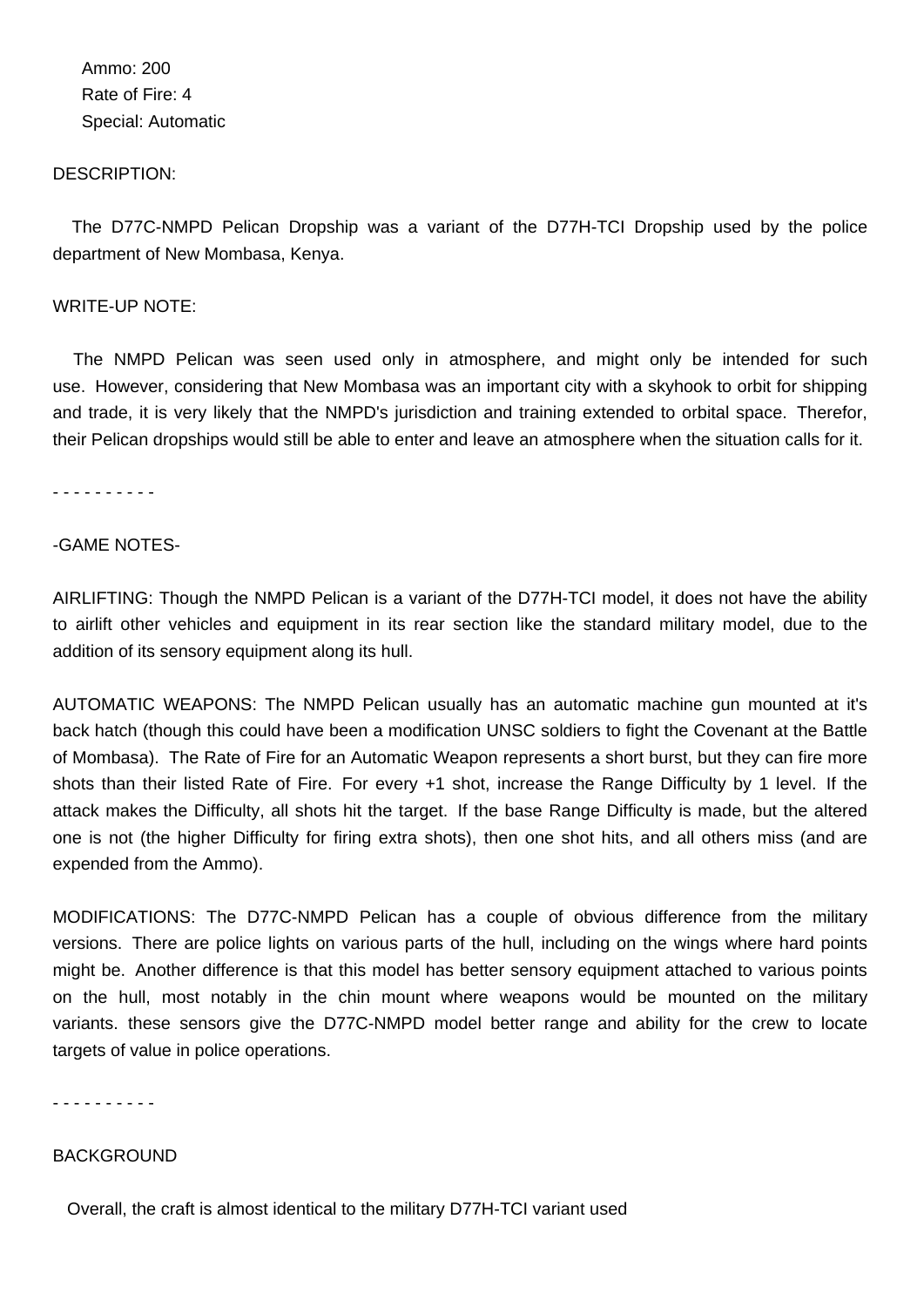by the UNSC Marine Corps, with the exception of its police livery and a number of additions, including a high-speed camera on the bow of the dropship to monitor traffic and a rescue cable at the rear of the troop bay. Each of these dropships is armed with an AIE-486H Heavy Machine Gun in the troop bay.

#### **HISTORY**

 Until the Battle of Earth, these Pelicans were used in traffic, surveillance, search & rescue, and prisoner transport roles.

#### Battle of Mombasa

 During the Battle of Mombasa, the D77C-NMPD was used to transport personnel, to coordinate evacuation efforts, to get the city's population out of the city, and to fight against the invading Covenant Army. Police Commissioner Kinsler, the highest ranking officer of the NMPD, used one such dropship to locate and kidnap Sadie Endesha. It was later destroyed by Vergil by ramming into it with the automated piloting system on an Olifant garbage truck.

 When the Prophet of Regret's Assault Carrier entered Slipspace above the city, most of the NMPD was held up fighting the Covenant Army on the ground. After the siege at the ONI Alpha Site, an NMPD Pelican evacuated Marines Cpl. Taylor Miles, PFC Michael Crespo, and a number of police officers, just before the building was destroyed by a controlled demolition. This Pelican later flew the Marines to the NMPD Headquarters in order to extract GySgt Eddie Buck and LCpl Kojo Agu; While landing, two Type-26 Banshees ambushed the Pelican and shot it down, where it crashed in a construction zone high above the city streets. A single NMPD officer, and a squad of Marine shock troopers defended the downed Pelican from Covenant reinforcements.

## OTHER INFO

Production information: -Class: Pelican-class Dropship -Role: Aerial support and crowd control Technical specifications: -Length: 30.5 meters (100.3 feet) -Width: 23.5 meters (76.9 feet) -Height: 10.0 meters (35.9 feet) -Engine: 2 Main engines and numerous thrust vectoring nozzles -Hull: Radiation shielding -Crew: Three (pilot, co-pilot, and crew chief) -Passengers: Ten Chronological and affiliation: -Era: Human-Covenant War